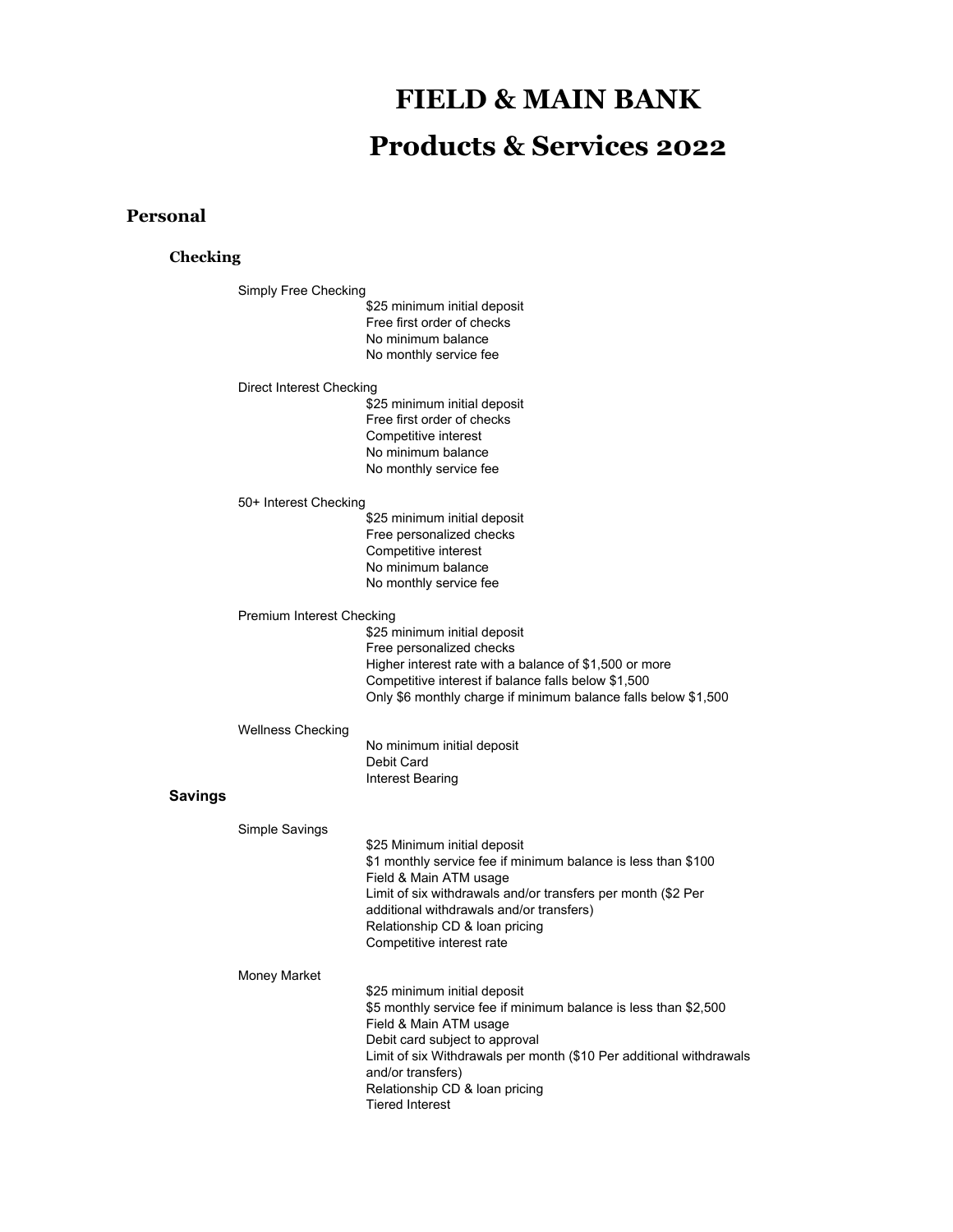#### Holiday Helper

\$5 Minimum initial deposit No monthly service fee Interest - Paid on balance at maturity No withdrawals permitted. Early withdrawal will result in \$10 penalty and account closure

Certificates of Deposit

### **Home Loans**

Fixed Rate Loans Government-Guaranteed Loans FHA Home Loans VA Home Loans USDA Home Loans Adjustable Rate Loans Bridge Loans Home Construction Financing Home Equity Loans Home Equity Lines of Credit

#### **Loans**

Personal Loans Auto & Recreational Loans Debt Consolidation

#### **Card Services**

Credit Cards Debit Cards Gift Cards

#### **Online & Mobile Banking**

Mobile Banking Online Banking Mobile Deposit Online Bill Pay Electronic Statements Pay A Person Phone Banking

# **Business**

#### **Checking**

Analysis Checking

Earns credit allowance on deposit balances may offset activity fees Only \$10 monthly service charge No minimum balance Transaction items are just \$0.12 each Coin and currency deposits just \$0.30 per \$1000

#### Business Interest Checking

1,000 free monthly transaction items Competitive interest Only \$5,000 minimum balance to avoid a low monthly fee of \$6

Simply Free Business Checking

1,000 free monthly transaction items No minimum balance No monthly service fee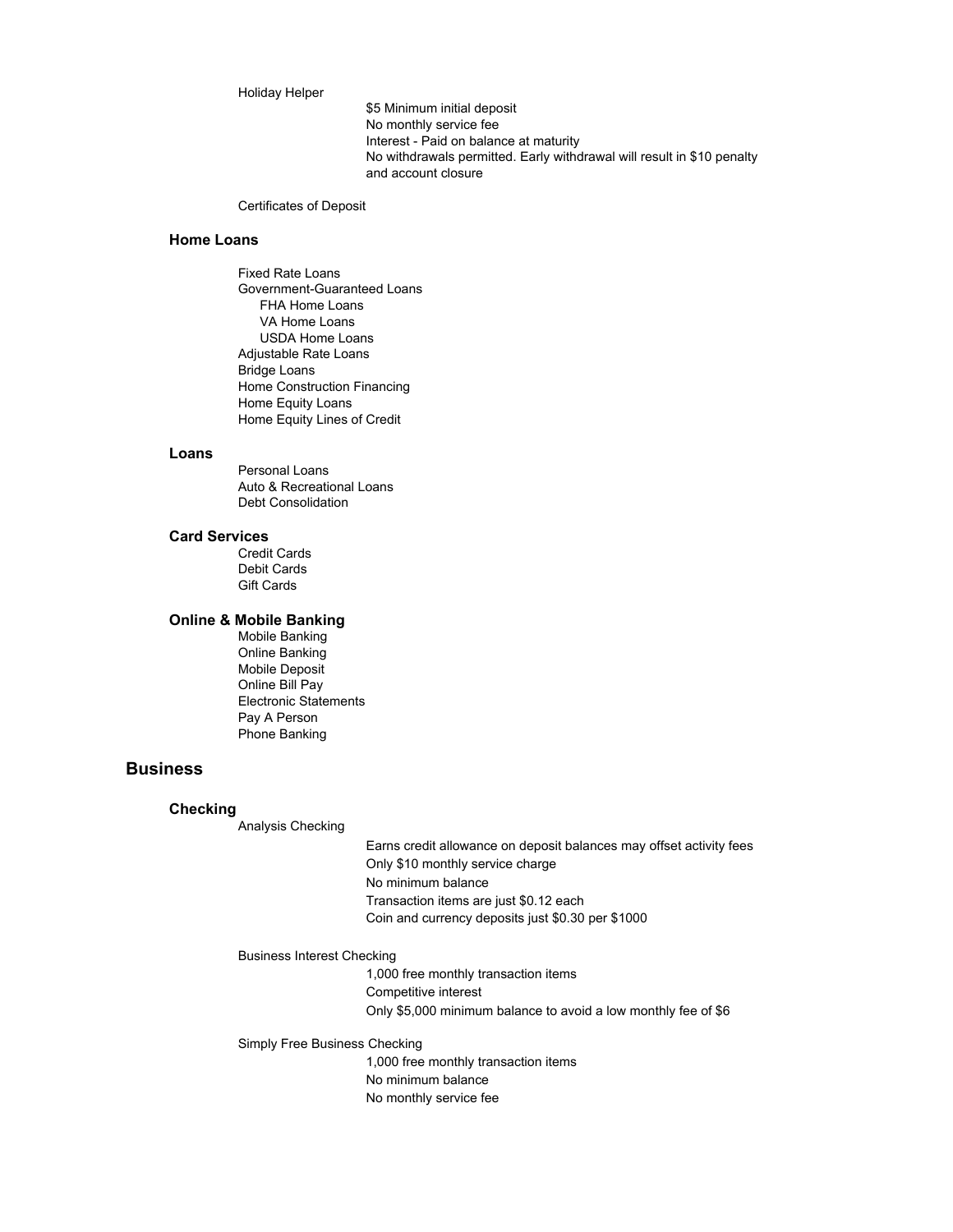#### Reliance Checking

\$25 minimum balance to open \$7 monthly maintenance fee Maintenance fee is waived with a \$2,500+ average monthly checking balance No limits on items or cash transactions Earns tiered interest

### **Savings**

Business Simple Savings

\$25 minimum initial deposit \$1 monthly service fee if minimum balance is less than \$100 Field & Main ATM usage Limit of six withdrawals and/or transfers per month (\$2 Per each

additional withdrawal and/or transfer) Relationship CD & loan pricing Competitive interest rate

#### Business Money Market

\$25 minimum initial deposit \$5 monthly service fee if minimum balance is less than \$2,500 Field & Main ATM usage Debit card subject to approval Limit of six withdrawals per month (\$10 Per additional withdrawal and/or transfers) Relationship CD & loan pricing Tiered interest

#### **Commercial Loans**

Commercial Real Estate Loans Small Business Administration (SBA) Loans Working Capital Loans Equipment Financing Commercial Lines of Credit Construction Loans Agricultural Loans Owner-Occupied Commercial Real Estate Loans Investment Property

#### **Cash Management**

Wire Transfers Automatic Clearing House (ACH) Online Banking Remote Deposit Mobile Banking Sweep Accounts Positive Pay Merchant Services

## **Online & Mobile Banking**

Mobile Banking Online Banking Mobile Deposit Online Bill Pay Electronic Statements Pay A Person Phone Banking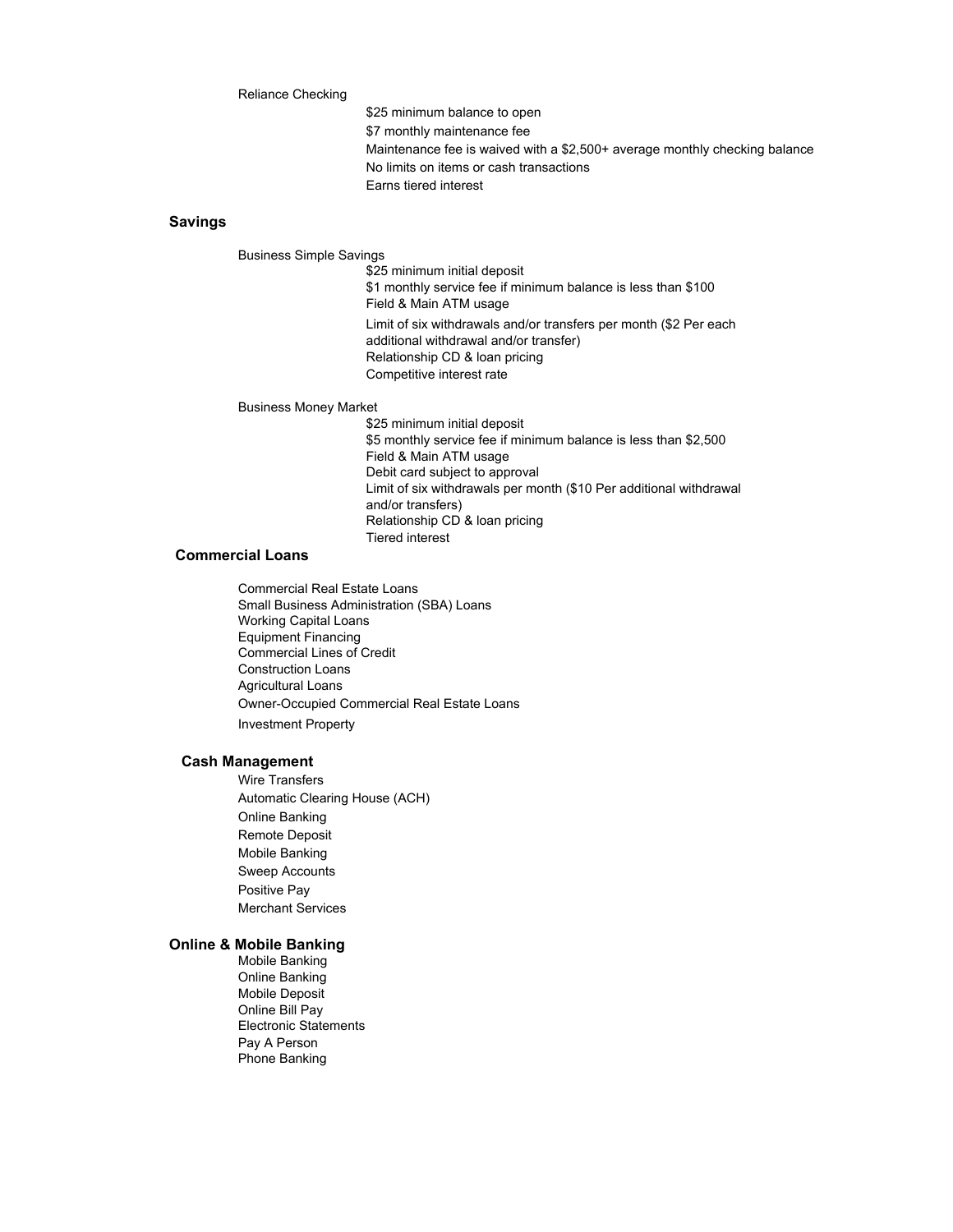## **Business Services**

Merchant Card Services Merchant Remote Deposit Capture Positive Pay Sweep Accounts Business Consultation Business Bounce Protection Retirement Plans

# **Business Card Services**

Business Credit Cards Prepaid Corporate Cards Business Gift Cards Business Debit Cards

For more detailed information on the above listed products and services please visit Field & Main Bank's website.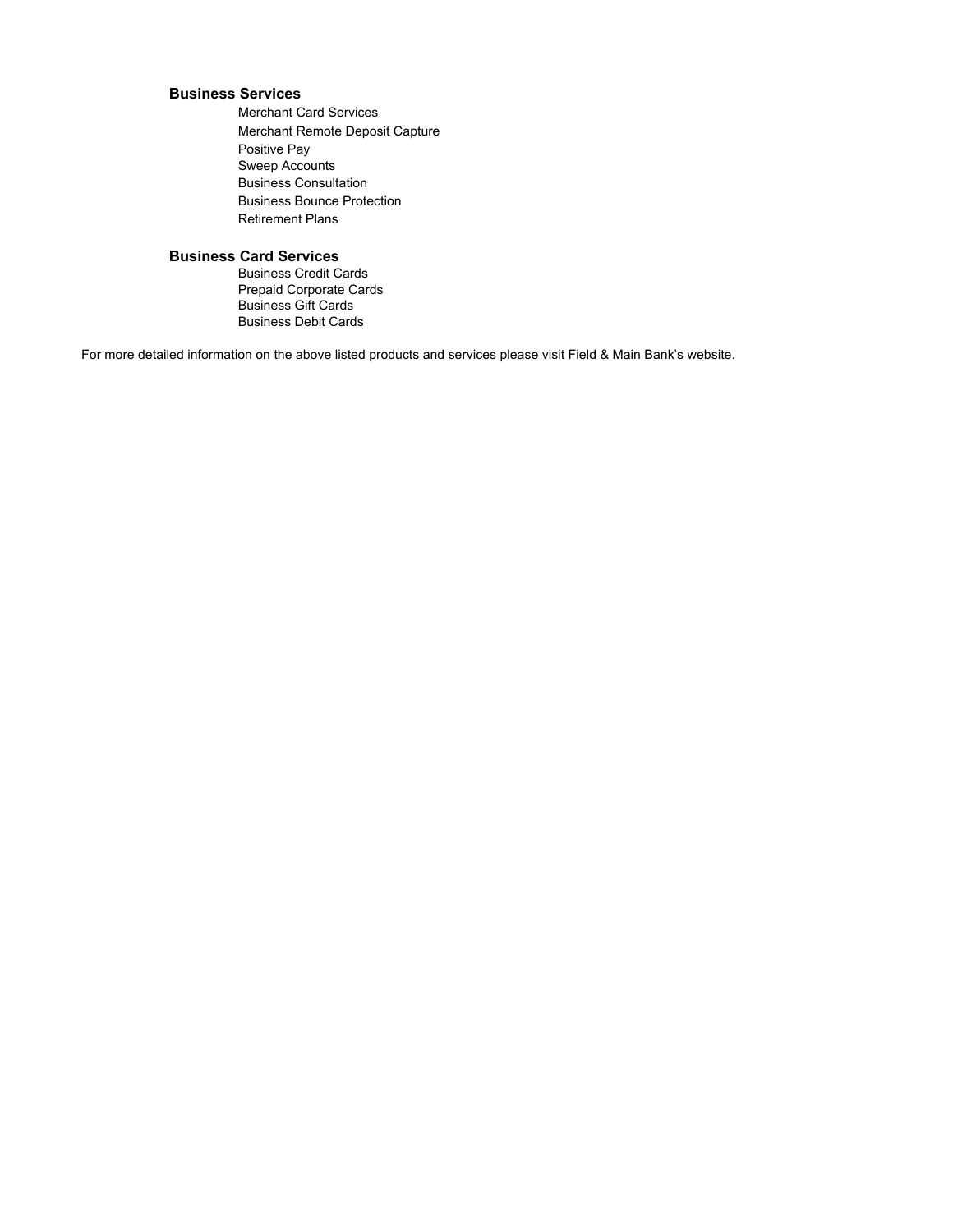# **Consumer Common Features**

# **(Limits and Fees)**

Field and Main Bank 140 N. Main St. Henderson, KY 42420 (270) 831-1500

# **The following fees may be assessed against your account and the following transaction limitations, if any, apply to your account:**

| Account closed within 90 days of opening                                                                                                                                         | \$25                                             |
|----------------------------------------------------------------------------------------------------------------------------------------------------------------------------------|--------------------------------------------------|
| Additional printed statements exceeding 1 per month                                                                                                                              | \$3/additional copy                              |
| ATM transactions at non-Field & Main ATMs<br>Certain accounts include rebates for Non-Field & Main Bank ATM usage as an<br>included feature to the account at no additional cost | Standard fees apply                              |
| Checkbook reconcilement                                                                                                                                                          | \$25/hour (minimum one hour)                     |
| Coin processing (customer)                                                                                                                                                       | 2% of total counted                              |
| Coin processing (non-customer)                                                                                                                                                   | 10% of total counted                             |
| Dormant account fee<br>Account is considered dormant after being inactive for 6 months<br>Fee will be assessed per statement cycle while account remains dormant                 | \$5                                              |
| Executions, garnishments and levies                                                                                                                                              | \$75/each                                        |
| Faxed copies                                                                                                                                                                     | \$5 for up to 5 pages<br>\$1 per additional page |
| Gift cards                                                                                                                                                                       | \$4/card                                         |
| Holiday Helper early closure fee                                                                                                                                                 | \$10                                             |
| Night deposit bags<br>Vinyl zipper bag (first one included)<br>Locking zipper bag                                                                                                | \$3/additional bag<br>\$30                       |
| Nonsufficient funds (NSF) fee - each returned item/payment                                                                                                                       | \$33/item                                        |
| Overdraft protection line of credit setup fee                                                                                                                                    | \$25                                             |
| Overdraft protection line of credit transfer                                                                                                                                     | \$10/transfer                                    |
| Research                                                                                                                                                                         | \$25/hour                                        |
| Return of deposited item                                                                                                                                                         | \$10/item                                        |
| Stop payment                                                                                                                                                                     | \$32/each                                        |
| Wire transfers<br>Incoming domestic<br>Outgoing domestic                                                                                                                         | \$10/transfer<br>\$25/transfer                   |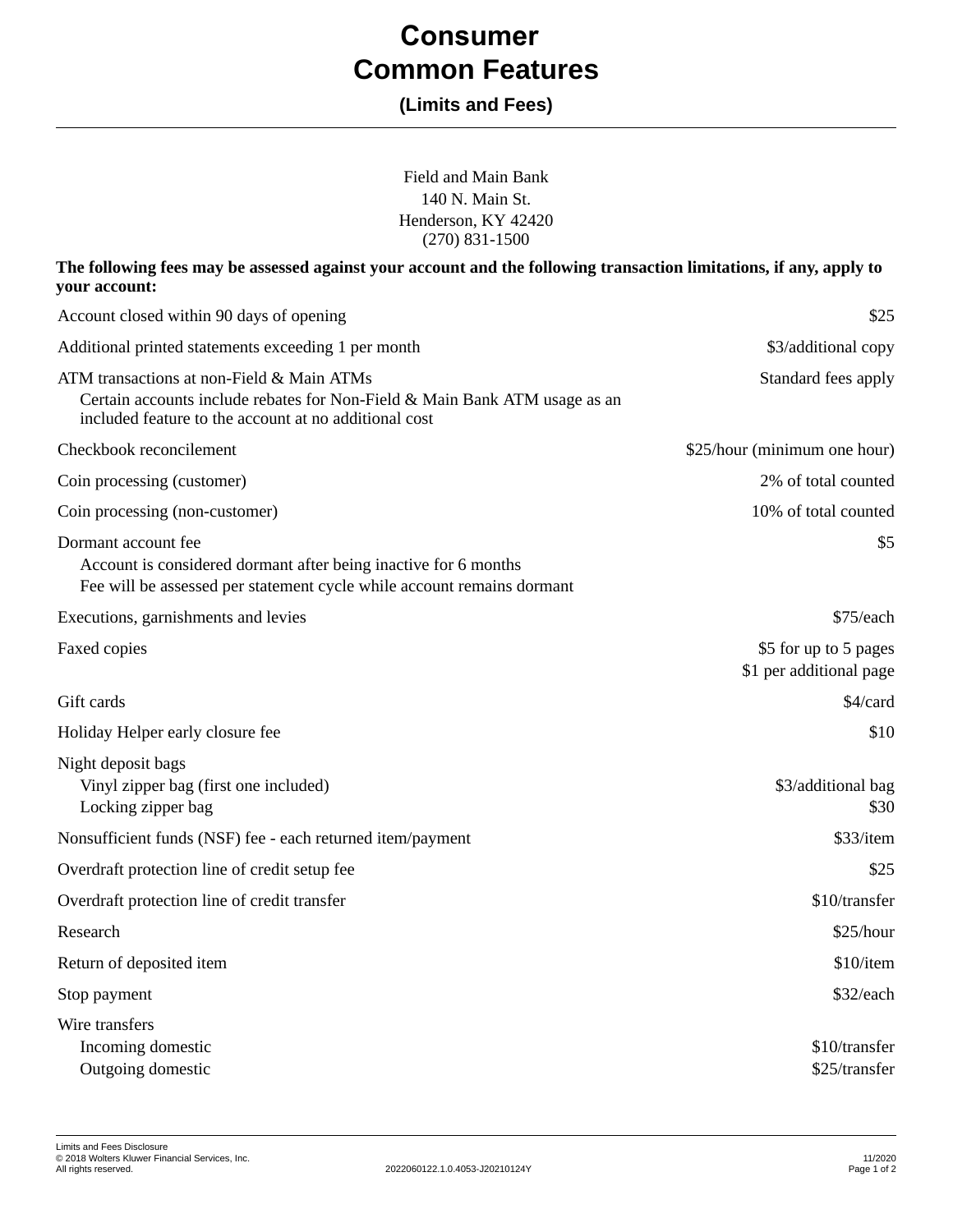| Foreign                                                                                                                                                                                                                                                                                                                            | \$45/transfer |
|------------------------------------------------------------------------------------------------------------------------------------------------------------------------------------------------------------------------------------------------------------------------------------------------------------------------------------|---------------|
| Safe Deposit Box Fees                                                                                                                                                                                                                                                                                                              |               |
| Henderson and Evansville                                                                                                                                                                                                                                                                                                           | Annual Fee    |
| 3x5                                                                                                                                                                                                                                                                                                                                | \$20          |
| 5x5                                                                                                                                                                                                                                                                                                                                | \$30          |
| 3x10                                                                                                                                                                                                                                                                                                                               | \$35          |
| 5x10                                                                                                                                                                                                                                                                                                                               | \$40          |
| 6x10                                                                                                                                                                                                                                                                                                                               | \$45          |
| 7x10                                                                                                                                                                                                                                                                                                                               | \$48          |
| 10x10                                                                                                                                                                                                                                                                                                                              | \$75          |
| Cynthiana                                                                                                                                                                                                                                                                                                                          | Annual Fee    |
| 2x4                                                                                                                                                                                                                                                                                                                                | \$19          |
| 4x4                                                                                                                                                                                                                                                                                                                                | \$26          |
| 4x9                                                                                                                                                                                                                                                                                                                                | \$30          |
| 3x10                                                                                                                                                                                                                                                                                                                               | \$35          |
| 5x10                                                                                                                                                                                                                                                                                                                               | \$40          |
| 9x9                                                                                                                                                                                                                                                                                                                                | \$50          |
| 10x10                                                                                                                                                                                                                                                                                                                              | \$75          |
| Lexington                                                                                                                                                                                                                                                                                                                          | Annual Fee    |
| 5x10                                                                                                                                                                                                                                                                                                                               | \$40          |
| 10x10                                                                                                                                                                                                                                                                                                                              | \$75          |
| $\mathbf{M}$ $\mathbf{C}$ $\mathbf{A}$ $\mathbf{A}$ $\mathbf{C}$ $\mathbf{A}$ $\mathbf{D}$ $\mathbf{A}$ $\mathbf{D}$ $\mathbf{D}$ $\mathbf{M}$ $\mathbf{D}$ $\mathbf{D}$ $\mathbf{D}$ $\mathbf{D}$ $\mathbf{D}$ $\mathbf{D}$ $\mathbf{D}$ $\mathbf{D}$ $\mathbf{D}$ $\mathbf{D}$ $\mathbf{D}$ $\mathbf{D}$ $\mathbf{D}$ $\mathbf{$ |               |

Notice: Contents of Safe Deposit Boxes ARE NOT INSURED BY FDIC.

Contact your insurance agent about available options to insure items stored in your box.

Safe Deposit Box Drilling

Cost varies, as drilling is charged by the vendor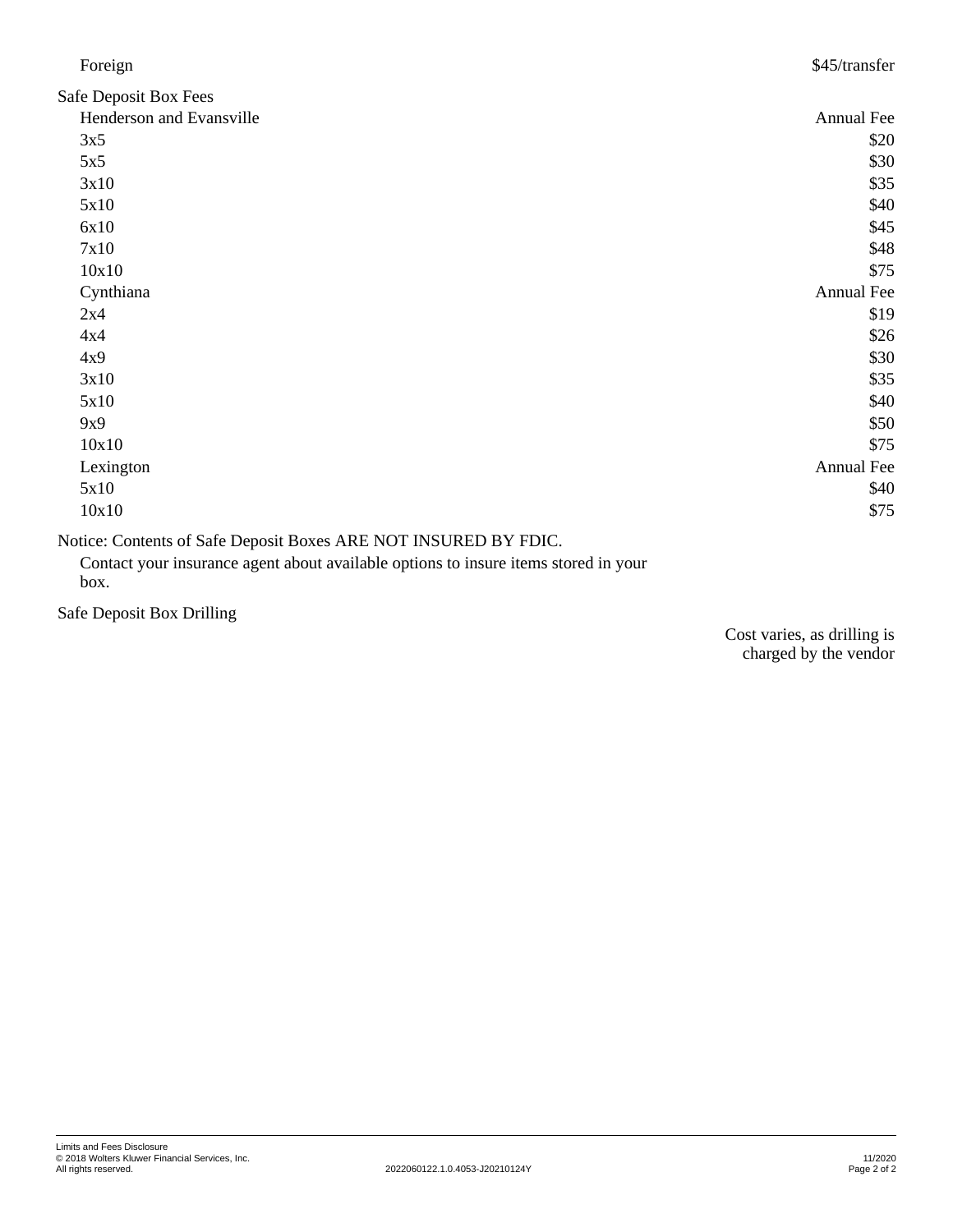# **Business Common Features**

# **(Limits and Fees)**

| Field and Main Bank<br>140 N. Main St.<br>Henderson, KY 42420<br>$(270)$ 831-1500                                                                                                |                                                  |
|----------------------------------------------------------------------------------------------------------------------------------------------------------------------------------|--------------------------------------------------|
| The following fees may be assessed against your account and the following transaction limitations, if any, apply to<br>your account:                                             |                                                  |
| Account closed within 90 days of opening                                                                                                                                         | \$25                                             |
| Additional printed statements exceeding 1 per month                                                                                                                              | \$3/additional copy                              |
| ATM transactions at non-Field & Main ATMs<br>Certain accounts include rebates for non-Field & Main Bank ATM usage as an<br>included feature to the account at no additional cost | Standard fees apply                              |
| Checkbook reconcilement                                                                                                                                                          | \$25/hour (minimum one hour)                     |
| Coin processing (customer)                                                                                                                                                       | 2% of total counted                              |
| Coin processing (non-customer)                                                                                                                                                   | 10% of total counted                             |
| Dormant account fee<br>Account is considered dormant after being inactive for 6 months<br>Fee will be assessed per statement cycle while account remains dormant                 | \$5                                              |
| Executions, garnishments and levies                                                                                                                                              | \$75/each                                        |
| Faxed copies                                                                                                                                                                     | \$5 for up to 5 pages<br>\$1 per additional page |
| Gift cards/Corporate prepaid cards<br>$0-50$ cards<br>51-99 cards<br>$100+$ cards                                                                                                | \$4/card<br>\$3/card<br>\$2/card                 |
| Merchant services (credit card processing)                                                                                                                                       | See relationship banker for<br>current pricing   |
| Night deposit bags<br>Vinyl zipper bag (first one included)<br>Locking zipper bag                                                                                                | \$3/additional bag<br>\$30                       |
| Nonsufficient funds (NSF) fee - each returned item/payment                                                                                                                       | \$33/item                                        |
| Overdraft protection line of credit setup fee                                                                                                                                    | \$25                                             |
| Overdraft protection line of credit transfer                                                                                                                                     | \$10/transfer                                    |
| Remote deposit capture                                                                                                                                                           | See relationship banker for<br>current pricing   |
| Research                                                                                                                                                                         | $\$25/hour$                                      |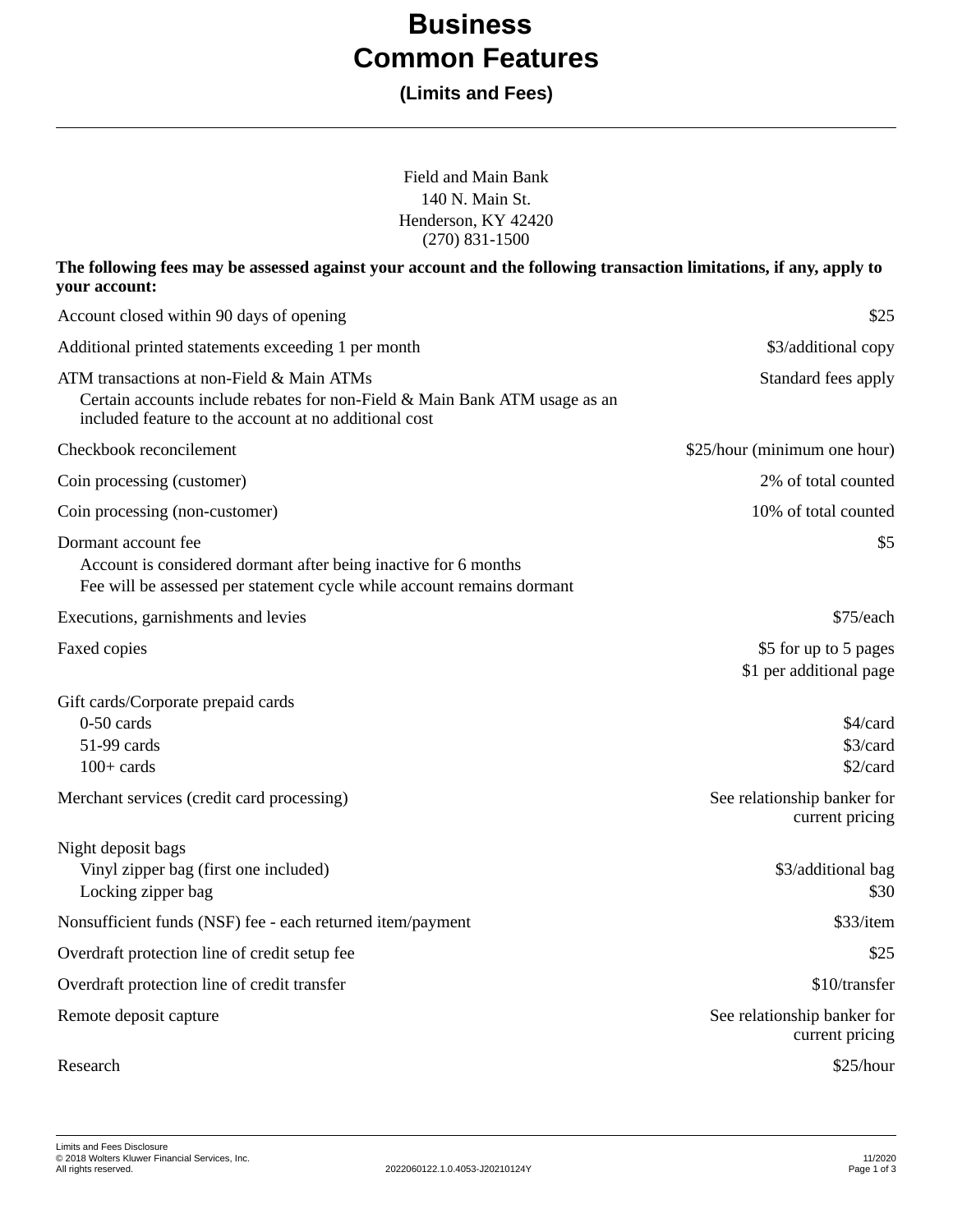| Return of deposited item                                                                                                                                                                                                                                                                                                                                                            | \$10/item                                                                                                                                                                     |
|-------------------------------------------------------------------------------------------------------------------------------------------------------------------------------------------------------------------------------------------------------------------------------------------------------------------------------------------------------------------------------------|-------------------------------------------------------------------------------------------------------------------------------------------------------------------------------|
| Stop payment                                                                                                                                                                                                                                                                                                                                                                        | \$32/each                                                                                                                                                                     |
| Wire transfers<br>Incoming domestic<br>Outgoing domestic<br>Foreign                                                                                                                                                                                                                                                                                                                 | \$10/transfer<br>\$25/transfer<br>\$45/transfer                                                                                                                               |
| <b>Cash Management Services</b><br>Cash management set up fee<br><b>Automated Clearinghouse Services (ACH)</b><br>ACH origination, including payroll ACH item<br>Positive Pay (check fraud prevention)                                                                                                                                                                              | \$50<br>\$15/file upload<br>$$0.11$ /item<br>This service may incur a fee                                                                                                     |
| Safe Deposit Box Fees<br>Henderson and Evansville<br>3x5<br>5x5<br>3x10<br>5x10<br>6x10<br>7x10<br>10x10<br>Cynthiana<br>2x4<br>4x4<br>4x9<br>3x10<br>5x10<br>9x9<br>10x10<br>Lexington<br>5x10<br>10x10                                                                                                                                                                            | Annual Fee<br>\$20<br>\$30<br>\$35<br>\$40<br>\$45<br>\$48<br>\$75<br>Annual Fee<br>\$19<br>\$26<br>\$30<br>\$35<br>\$40<br>\$50<br>\$75<br><b>Annual Fee</b><br>\$40<br>\$75 |
| Notice: Contents of Safe Deposit Boxes ARE NOT INSURED BY FDIC.<br>Contact your insurance agent about available options to insure items stored in your<br>box.                                                                                                                                                                                                                      |                                                                                                                                                                               |
| Safe Deposit Box Drilling                                                                                                                                                                                                                                                                                                                                                           | Cost varies, as drilling is<br>charged by the vendor                                                                                                                          |
| Fees Applicable to Analysis Checking Only<br>Commercial account analysis enables customers who maintain collected balances to<br>earn a credit against fees for checking services.<br>Your earnings allowance will be used to offset activity charges.<br>Earnings allowance rate is the Fed Funds rate as quoted daily in the Wall Street<br>Journal, less 1%; no less than 0.25%. |                                                                                                                                                                               |
| Cash handling per \$1,000                                                                                                                                                                                                                                                                                                                                                           | \$0.30                                                                                                                                                                        |